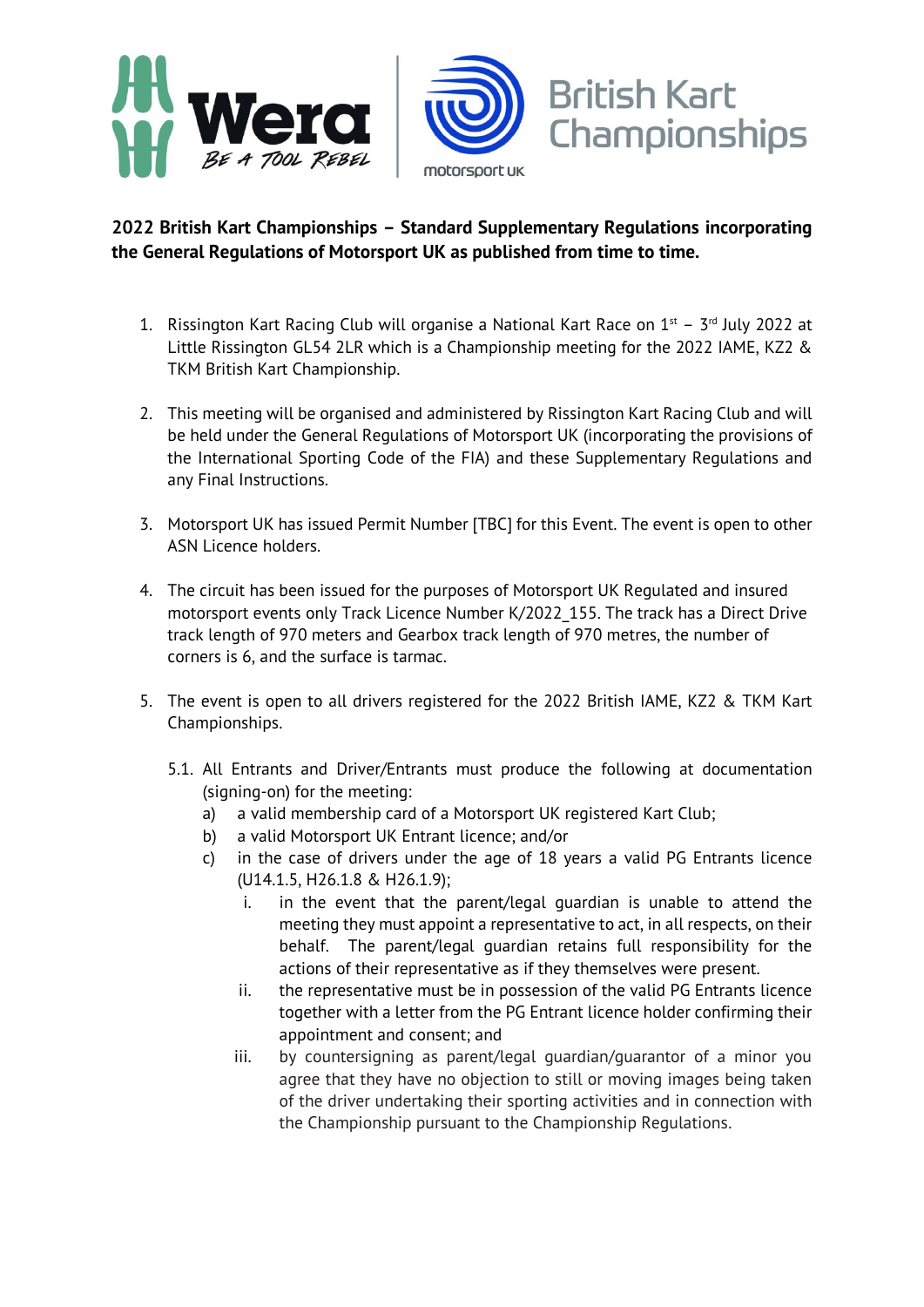- d) a valid Motorsport UK Kart National licence, as a minimum, or be in possession of a valid CIK-FIA International Licence, together with their ASN's written consent (H.25.2.1 and FIA ISC Article 2.3.7.b applies);
- e) In respect of any driver hosted by a Team as per 1.3.5.1 of the Championship Regulations the Team shall for all material purposes under these Regulations be considered to be treated as an Entrant of the driver and therefore must at all material times be in possession of the PG licence holders signed authority.
- 6. This meeting constitutes a round of the 2022 British IAME, KZ2 & TKM Kart Championships:
- 6.1. the timetable for the weekend will be announced in any Final Instructions issued directly to all registered Competitors prior to the meeting via email.
- 6.2. Signing-on and Scrutineering times will be included in the Final Instructions:
	- a) it is imperative that Competitors adhere to the times allocated to avoid undue delays. If any Competitor fails to sign-on or complete scrutineering in the allotted time they may be reported to the Race Director and/or Stewards of the Meeting who may impose a penalty that may include Missing a Practice, Timed Qualifying or race.
	- b) if it is anticipated that you will be unable to make the allotted times for exceptional and valid reasons then please advise the Championship Coordinator who, following liaison with the Race Director, may make alternative arrangements. If this is not possible 6.2a) above applies.
- 7. Meeting Format
	- Friday Practice
	- Saturday Practice, Timed Qualification, Heats
	- Sunday Warm Up, continuation of Heats, Repechage (if applicable) Pre-Final & Final
	- 7.1. Grid positions will be determined by Timed Qualifying as prescribed in the 2022 British IAME, KZ2 & TKM Championship Regulations.
	- 7.2. The maximum grid for Direct Drive is 34 and for Gearbox is 30
- 8. Judges of Fact
	- The nominated Officials are Judges of Fact in respect of the following and will be confirmed by name in the Final Instructions and/or Event Bulletin:
		- a) For vehicle eligibility: the Chief Scrutineer & Technical Commissioner;
		- b) For noise readings: the Environmental Scrutineer;
		- c) For number of laps completed: the Timekeepers;
		- d) For first across the finish line: the Timekeepers; and
		- e) For race starts: the Starter and Assistant Starter.
		- f) For track limits: all Clerks and observers who may at their discretion use any camera facilities officially at their disposal.
		- g) For front fairing infringements



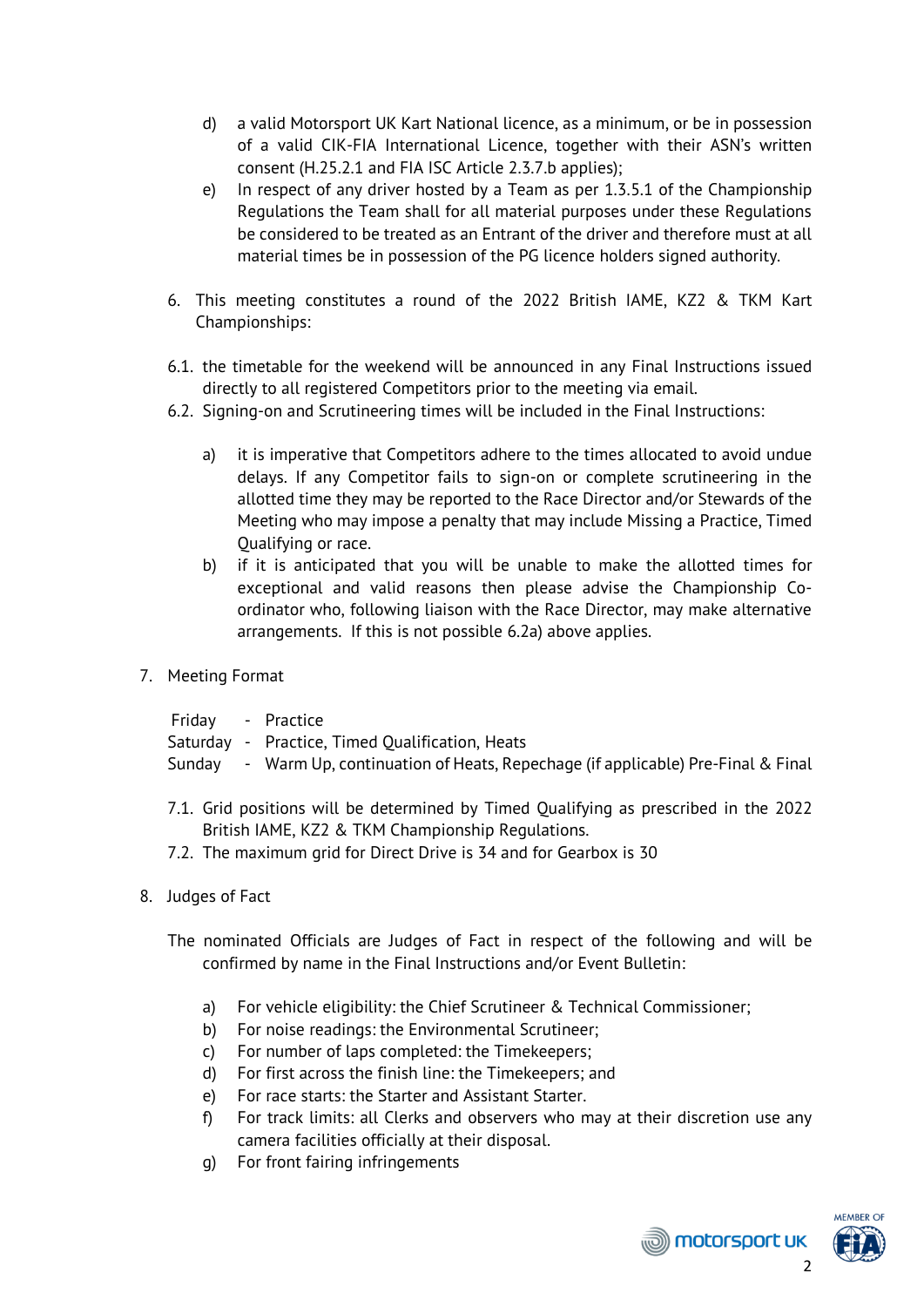## 9. Awards

Trophies will be presented per round, per class to the highest 3 drivers classified.

10. Entries

- 10.1. The entry fee is £215 for IAME Classes & £190 for KZ2 & TKM classes
- 10.2 Entries must be submitted through the online entry system via the British Kart Championship Website
	- a) entries must be accompanied with the correct fee;
	- b) it is the Competitor's responsibility to ensure the entry is submitted on time and all required details are completed. Entry to the event may be refused if details are not complete and/or the fee not received;
	- c) for any queries with entries, please email the Championship Co-ordinator [Danielle.short@motorsportuk.org;](mailto:Danielle.short@motorsportuk.org)
	- d) entries for the event open on or as soon as practicable after  $1<sup>st</sup>$  March and close at noon, 10 days prior to the event;
	- e) the minimum entry for each Class is 10; and

Please refer to the Championship Regulations, Section 3 for more information.

11. Officials:

The listed officials will be present.

- 11.1. The Championship Organisers and the Club reserve the right to change Officials when necessary, a list of Officials will be published in the Final Instructions and/or via Event Bulletin:
	- a) Stewards of the Meeting TBA
	- b) Race Director/Clerk of the Course Nigel Edwards
	- c) Deputy Clerk(s) TBA
	- d) Secretary of the Meeting & Championship Co-ordinator– Danielle Short
	- e) Chief Timekeeper Ian Rogers
	- f) Safeguarding Officer TBA
- 12. Provisional Results & Results:
	- 12.1 provisional results will be published as soon as possible after each Timed Qualifying/Heat/Repechage (if any) and Final;
	- 12.2 they will be posted on the official notice board located on the British Kart Championship Website. It is the Competitors responsibility to check the results once posted; and
	- 12.3 results published during the weekend will also be online [www.motorsport](http://www.motorsport-timing.co.uk/)[timing.co.uk](http://www.motorsport-timing.co.uk/)
- 13. Judicial:
	- 13.1. Protests must be made in accordance with the General Regulations.
	- 13.2. All Judicial procedures will be conducted in conformity with the applicable General Regulations.



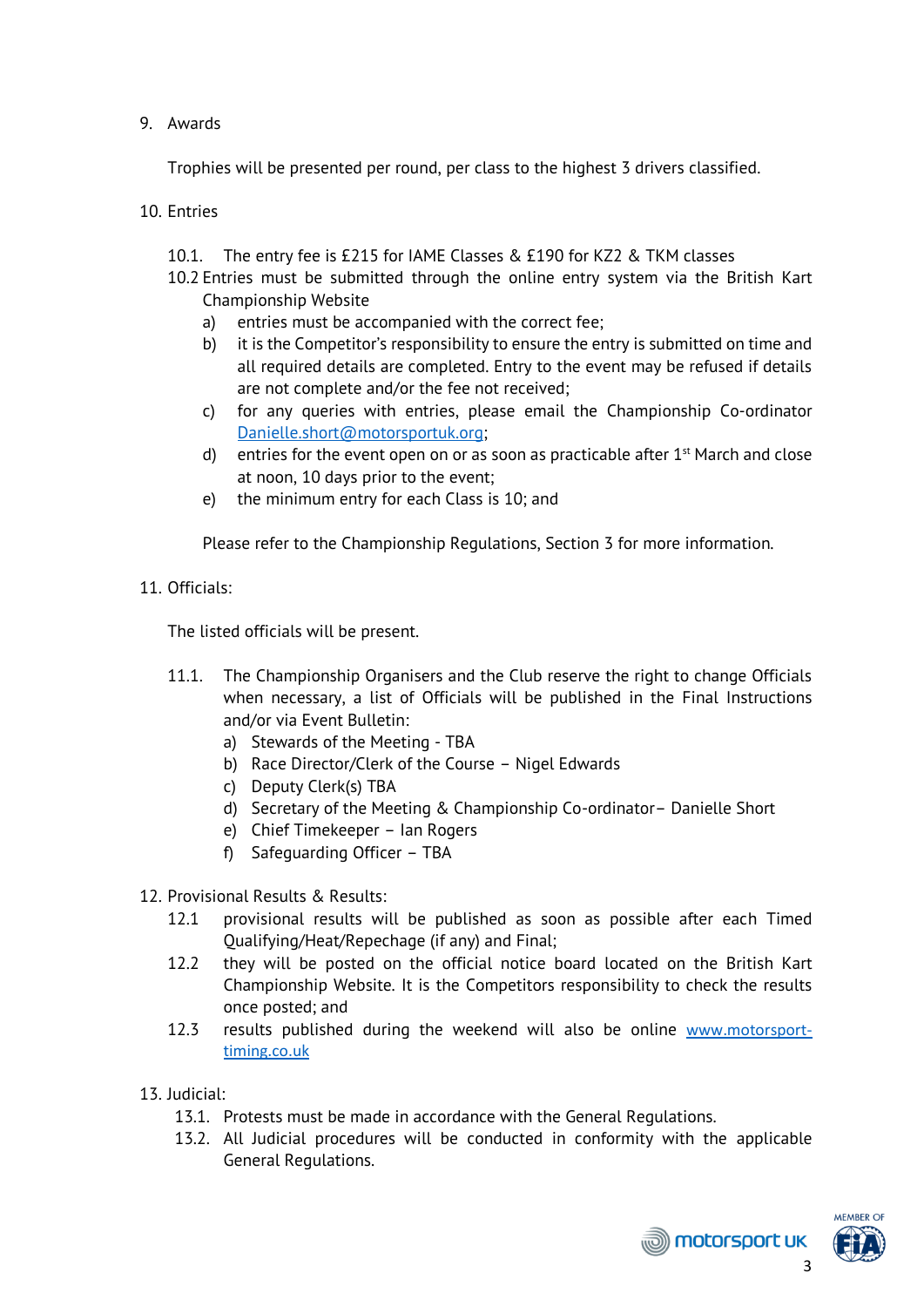## 14. Technical

- 14.1 All karts must comply with the 2022 Motorsport UK Yearbook incorporating as applicable the Karting Yearbook and the 2022 British IAME, KZ2 & TKM Kart Championship Regulations (any reference to CIK regulations refers to the CIK 2022 Annuaire);
- 14.2 Competitors will be identified by their number plate and must use the number assigned following registration, as per the Championship Regulations;
- 14.3 Tyre regulations are as detailed Championships Regulation 4.5; it is the competitors' responsibility to order their tyres by the closing of entries for that meeting. Tyres can be ordered via British Kart Championships.
- 14.4 The scales and check weights provided for Competitors' use are deemed to be correct on the day;
- 14.5 Noise is a particular concern at most venues and noise readings will be taken during the meeting:
	- a) any kart exceeding the class noise limit, please also refer to any Club specific rules on noise limits will be shown the mechanical flag and must leave the circuit directly into and remain in parc ferme until permitted to leave by the Chief Scrutineer who may delegate this function to another official of the meeting;
- 14.6 The starting of engines is prohibited in your paddock area and only permitted in the designated area and then only by permission of the Chief Scrutineer or his deputy (U.12.7 applies);
	- a) the club may impose a fine of up to £50 for failing to comply for the first offence;
	- b) any further offence(s) may lead to disqualification from the event; and
	- c) excessive revving of engines is not permitted and the maximum engine running time is 10 seconds.
- 14.7 Control Fuel only is in operation in accordance with the Championship Regulations. It is the competitors' responsibility to order their fuel by the closing of entries for that meeting.
- 14.8 Transponders must be fitted in accordance with Motorsport UK Karting Yearbook Appendix 4 Section F
- 15. Race start/stoppage will be as per the 2022 British Kart Championship Regulations applicable to the relevant class.
- 16. Venue Access & Parking Instructions
	- (i) Circuit access is permitted only from 09.00am on the Thursday immediately prior to the meeting.
	- (ii) Paddock/Pit areas will be assigned on a first come first served basis upon your arrival at the venue. It is important that you park within your allocated area in the Paddock. If you don't you may be required to move and which will be treated as the instruction of an official of the meeting.
	- (iii) It is not permitted to reserve pit bays and/or to mark off areas.



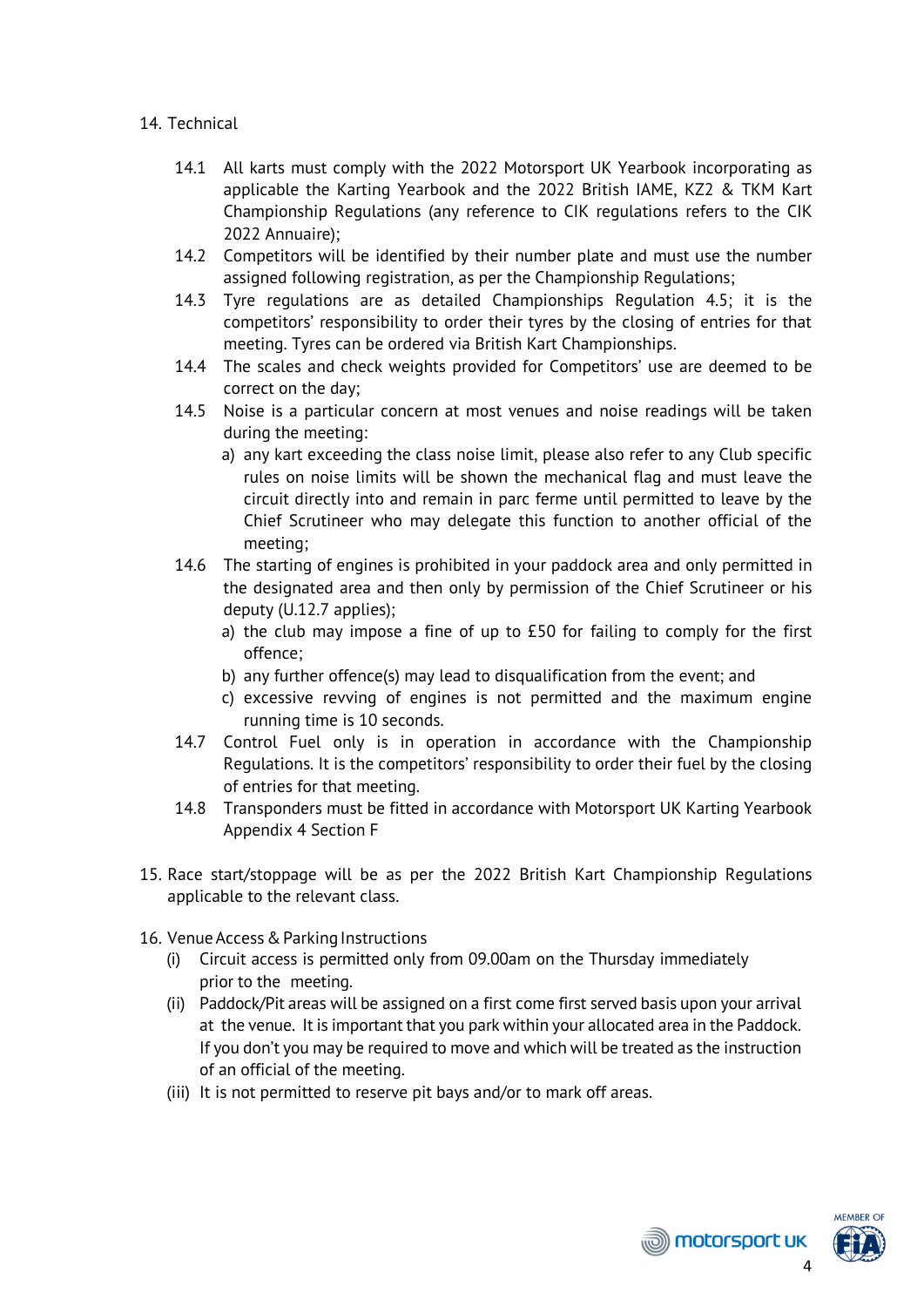- (iv) Should you wish to leave your awning on-site from a previous meeting, in preparation of the forthcoming Championship Meeting then you will need to submit your request in writing in advance to the Championship Co-ordinator. The request will be considered by the Championship Organisers and only upon written confirmation are you permitted to do so, and this will be at your own risk and is not insured by Motorsport UK. Without the necessary agreement you will be required to move at the request of the Championship Organiser.
- (v) Under no circumstances is the pegging down of awnings or breaking of the paddock surface permitted. If this occurs, you shall be liable for the cost of all repairs.
- (vi) Competitors and Teams must ensure all trailing cables are certified (current PAT test or similar) as safe to handle and are suitably covered with cable protection matts or other suitable means to ensure there are no tripping hazards.
- (vii) Cars will be prohibited in the paddock, and should you need to drop-off items you will be required to leave your contact details, i.e., name and contact number with the Paddock Official. You will be required to then remove your vehicle to an assigned parking area, and should any person refuse the Officials request this will be reported to the Stewards of the Meeting and which will be treated as the instruction of an official of the meeting.
- (viii)All cars and vehicles used for overnight accommodation will be parked in a separate area.
- 17. Health & Safety
	- 17.1 At all times whilst in the confines of the venue Competitors should comply with the circuit Health& Safety guidance notes available on the Club Official Notice Board. Please also refer to the Kart Paddock Safety document available on the Motorsport UK Website.
	- (i) Smoking or vaping/electronic cigarettes on the dummy grid, circuit or parc ferme is prohibited.
	- (ii) Competitors & Teams are responsible for removal of all waste from their paddock area including but not limited to tyres & fuel drums/cans. Domestic rubbish must be placed in the bins provided. Tyres identified to an Entrant and removed by the Organisers shall be subject of an environmental charge for disposal and which must be paid prior to the next Event entered and or on demand of Motorsport UK.
	- 17.2 Stepladders or temporary structures used for viewing adjacent to the circuit perimeter are prohibited.
- 18. General
	- 18.1 Parking of cars, caravans and motorhomes is not permitted in the paddock area and must be in the designated car parking area.
	- 18.2 Only drivers holding a full RTA licence and who are insured for the vehicle are permitted to drive within the confines of the facility. You may be required to produce evidence of ownership and RTA licence by any official of the meeting or designated person. Failure to produce on request will be treated as a breach of the General Regulations.
	- 18.3 The running of engines is NOT permitted between the hours of 9am 6pm
	- 18.4 All generators must be switched off by 11pm and not switched on again until 7am.